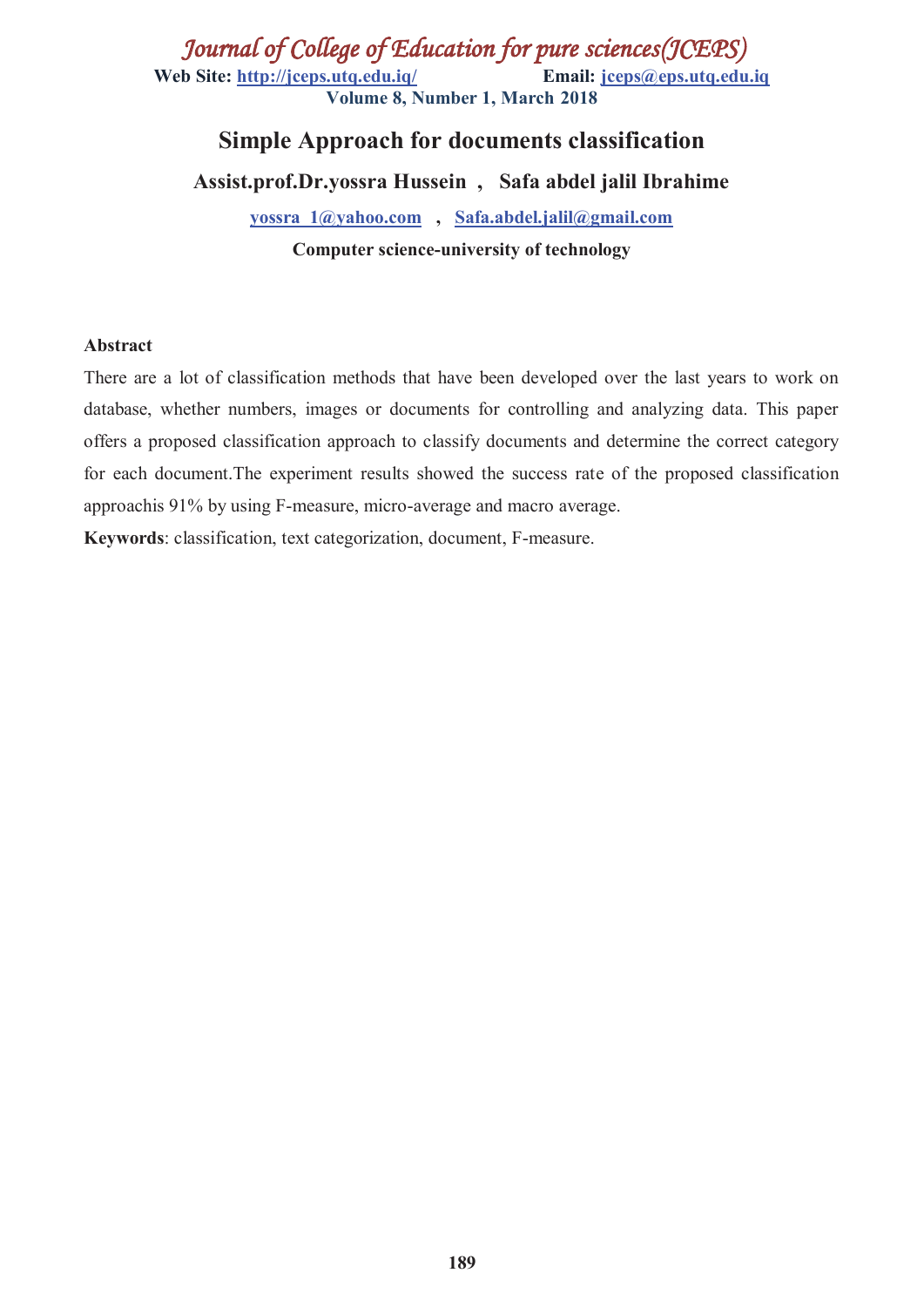مجلة كلیة التربیة للعلوم الصرفة- جامعة ذي قار **Website: http://jceps.utq.edu.iq/ Email: jceps@eps.utq.edu.iq المجلد ،***8* **العدد ،***1* **اذار** *2018*

## **1. Introduction**

The increase in the amount of data in recent years has led to presence a huge numbers of electronic documents, such as electronic libraries, e-mails messages, social networking data, Internet web pages, books, electronic articles and many others, there should be an available, important and appropriate techniques to organize these documents [1], the classification of the document is the task to classify the document under a specific category according to the characteristics of this document and may be classified under one or more classes, if a document is assigned to only one class, it is called "single-label" and if the document is assigned to more than one class, it is called "multi-label" [2].

### **2. Related works**

Several researchers were preformed to cover some of the related works and to provide an overview of the previous important works in document classification

C. Zanchetitin .et al (2012) [3]developed hybrid algorithm between support vector model (SVM) and K-Nearest Neighbor (KNN), this hybrid reduce KNN confusing in distinguishing characters, SVM help KNN with ambiguous characters and separate them, so SVM work as classifiers when KNN ran into confusion, the results of hybrid algorithm was better and more accuracy then KNN results.

vishwanath bijalwan et al. (2014) [4]compared between three algorithms on text classification those algorithms are KNN naïve bayes and term-graph, KNN has best accuracy in spite of its problems in time where it has a high time complexity compared with other two algorithms

Sayali D. Jadhav et al. (2016) [5] compared decision tree, KNN and Bayesian algorithms, the analysis on those three techniques showed that decision tree has best results from accuracy and error rate as well as decision tree is easier in implementation, where Bayesian algorithms has similar accuracy as decision tree, KNN has less quality results compared to other algorithms techniques, this comparative study shows that each algorithm as its environment for presenting good results and no algorithm can satisfy all criteria and measures.

Natalia Labuda et al.(2017) [6] modify KNN and improve it by reducing KNN sensitivity in selecting number of nearest neighbors parameter (K), original KNN has varying K in each data point depending on test point lying region where the improvement has been done by fixed value of K in all data point.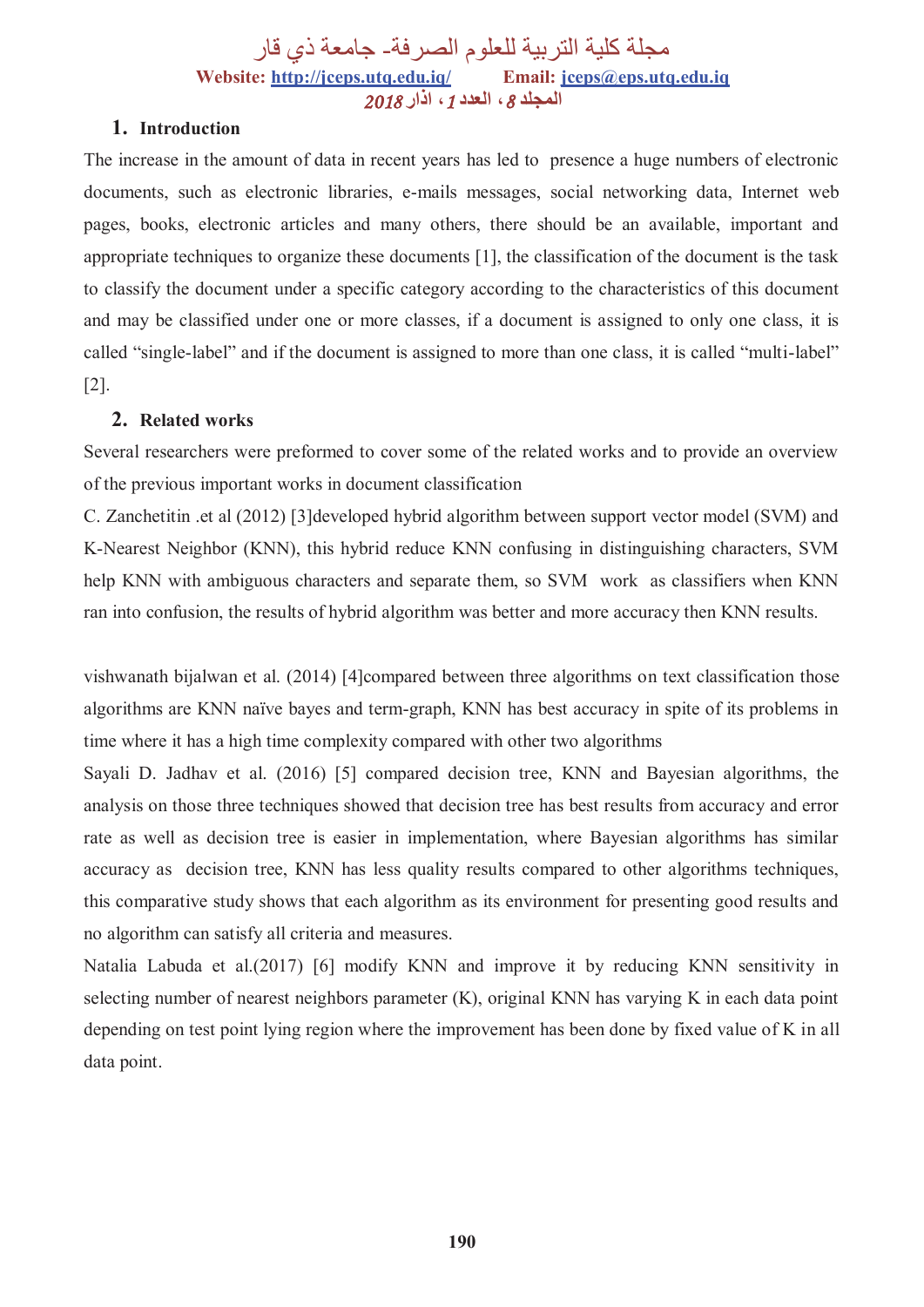# *Journal of College of Education for pure sciences(JCEPS)* Web Site: http://jceps.utq.edu.iq/ Email: jceps@eps.utq.edu.iq **Volume 8, Number 1, March 2018**

## **3. Proposed Approach**

This work introduced a new method to classify documents based on their terms to obtain good results, the proposed approach has several phases to get the final results which is classified tested documents, Figure (1) describe the proposal approach.



Figure (1): Block Diagram of Classification Proposal Approach

The proposed approachworks on three phases: first phase applies preprocessing operations to the database which are three parts tokenizing, stop words removal and stemming, tokenizing performs on every word in the document and put it in a token to be handled easier, stop word removal removes the unwanted words that are unimportant for clustering the dataset these words like is, are, an, un... etc.

The stemming process is done by reducing words to their root form by removing the changes between several forms for the same word as example computer, computing they back to their root compute, stemming process in addition remove the difference between lowercase and uppercase of the words.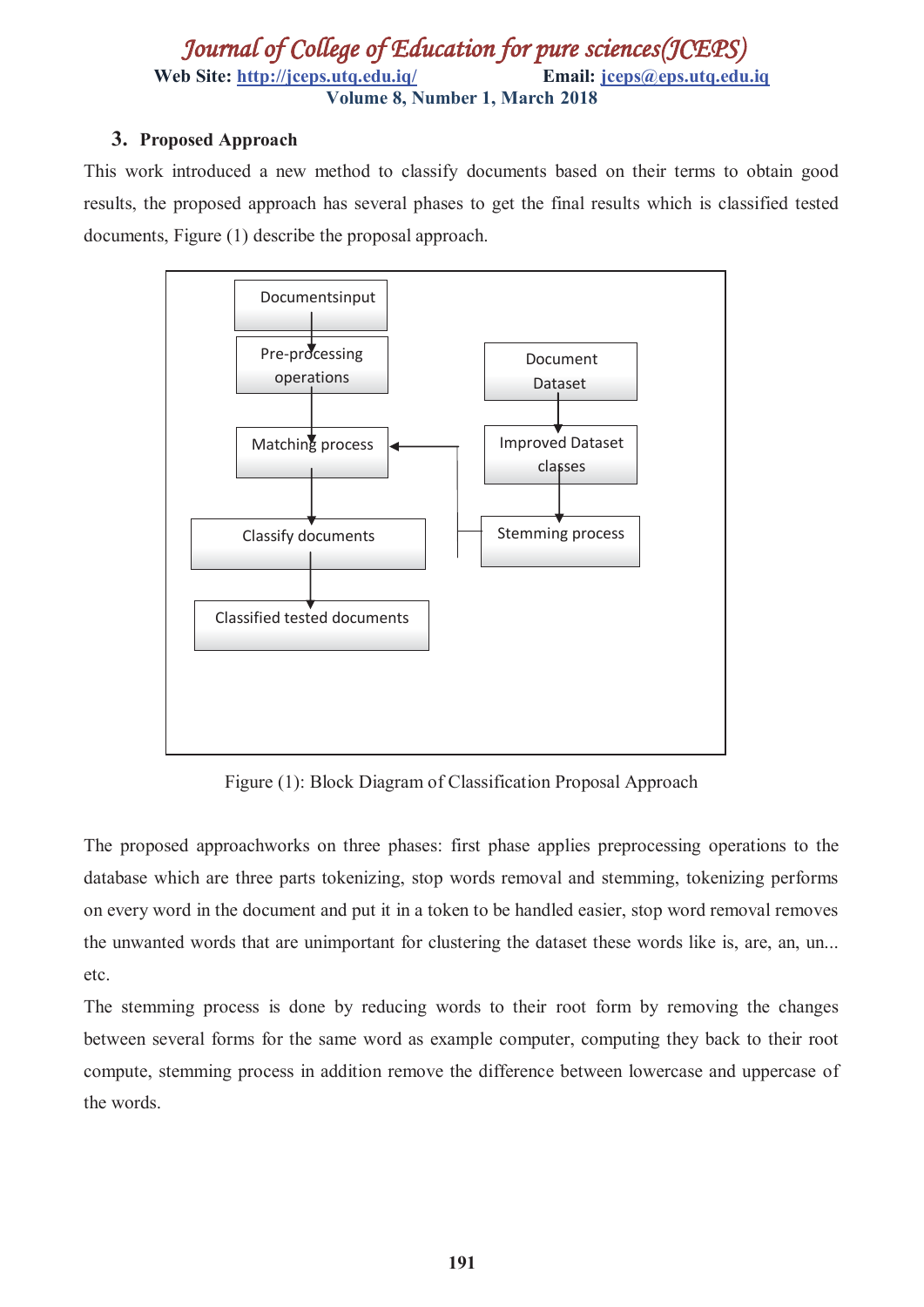# مجلة كلیة التربیة للعلوم الصرفة- جامعة ذي قار **Website: http://jceps.utq.edu.iq/ Email: jceps@eps.utq.edu.iq المجلد ،***8* **العدد ،***1* **اذار** *2018*

The second phase work on prepare a mini-database derived from the original database, this paper adopted six categories each class presented by file contains terms and concepts that represents class`s subject, the process of choosing concepts and terminology was mainly based on two main condition:

- 1- The terminology is extracted from the database exclusively.
- 2- The terms are defined by one category only and do not exceed the rest of the categories

The process of extracting concepts was done manually, which reduces the percentage of noise terms and reduces the rate of error effectively.Developed database are also passed by the stemming process which is the last operation from pre-processing operations to be unified all the terms,

The third phase is classify each document to their class, this work use six classes which are (Windows, hardware, graphics, space , electrons and cryptography) the documents that are classified may belong to the those classes or may not belong at all, matching processis the most important step in the proposal approach, this process depends mainly on the calculate the words that are matched between the words of the entered document and the developed database words for each category, Matching process produce number of words matching between the tested Document and the words of the developed database, it will be easy to know the type of the tested document, it is assigned into the category with the highest value matching between all the classes.

There is two anomalies cases, first if all values are equal to zero, the class of this document is undefined, and second in the case of the highest two values are equal, this document will assign to classes of these two values, algorithm (1) describe the steps of proposal classification approach.

| Algorithm $(1)$ : proposal approach |
|-------------------------------------|
| Input:                              |
| Developed database DD               |
| Tested document dataset TD          |
| $Counter=0$                         |
| $Max = 0$                           |
| <b>Output:</b> A classified TD      |
| Begin:                              |
| Step 1: for each class in DD        |
| For each term in class              |
| Stemming process (term)             |
| <b>Next</b>                         |
| <b>Next</b>                         |
| Step 2: for each document in TD     |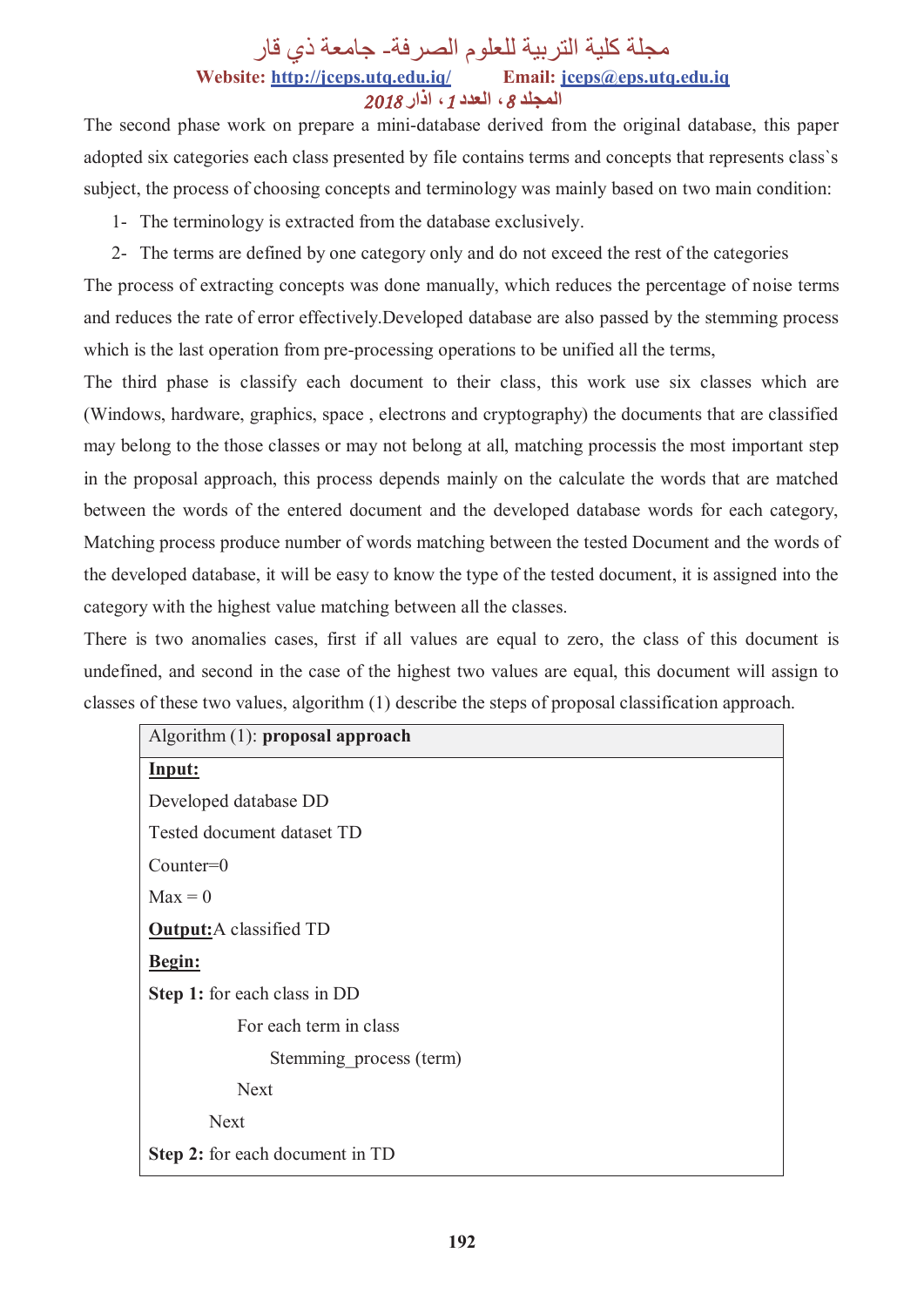# *Journal of College of Education for pure sciences(JCEPS)*

Web Site: http://jceps.utq.edu.iq/ Email: jceps@eps.utq.edu.iq **Volume 8, Number 1, March 2018** 

| For each word in document                                      |  |  |
|----------------------------------------------------------------|--|--|
| Stemming process (word)                                        |  |  |
| <b>Next</b>                                                    |  |  |
| <b>Next</b>                                                    |  |  |
| Step 3: For each document in TD                                |  |  |
| For each word in document                                      |  |  |
| For each class in DD                                           |  |  |
| For each term in class                                         |  |  |
| If word $=$ term then                                          |  |  |
| $counter(class) = counter(class)+1$                            |  |  |
| end if                                                         |  |  |
| next                                                           |  |  |
| next                                                           |  |  |
| next                                                           |  |  |
| for each class in DD                                           |  |  |
| if max $\leq$ counter (class) then                             |  |  |
| $max = class of counter (class)$                               |  |  |
| end if                                                         |  |  |
| next                                                           |  |  |
| document $class = max$ // document classified according to the |  |  |
| class of highest counter                                       |  |  |
| next                                                           |  |  |
| End                                                            |  |  |

## **4. Experimental results**

The approach was tested on a sample of Newsgroup 20, which is 100 -document contain a rate of 21000 word which led to a longer execution time, the proposed approachwas written in vb.net language version 2015 on widows10.

The success rate of the proposed approachexplained by using F-measure and it`s two different types of averages, **micro-average** and **macro-average**. The results displayed in Table 1 and 2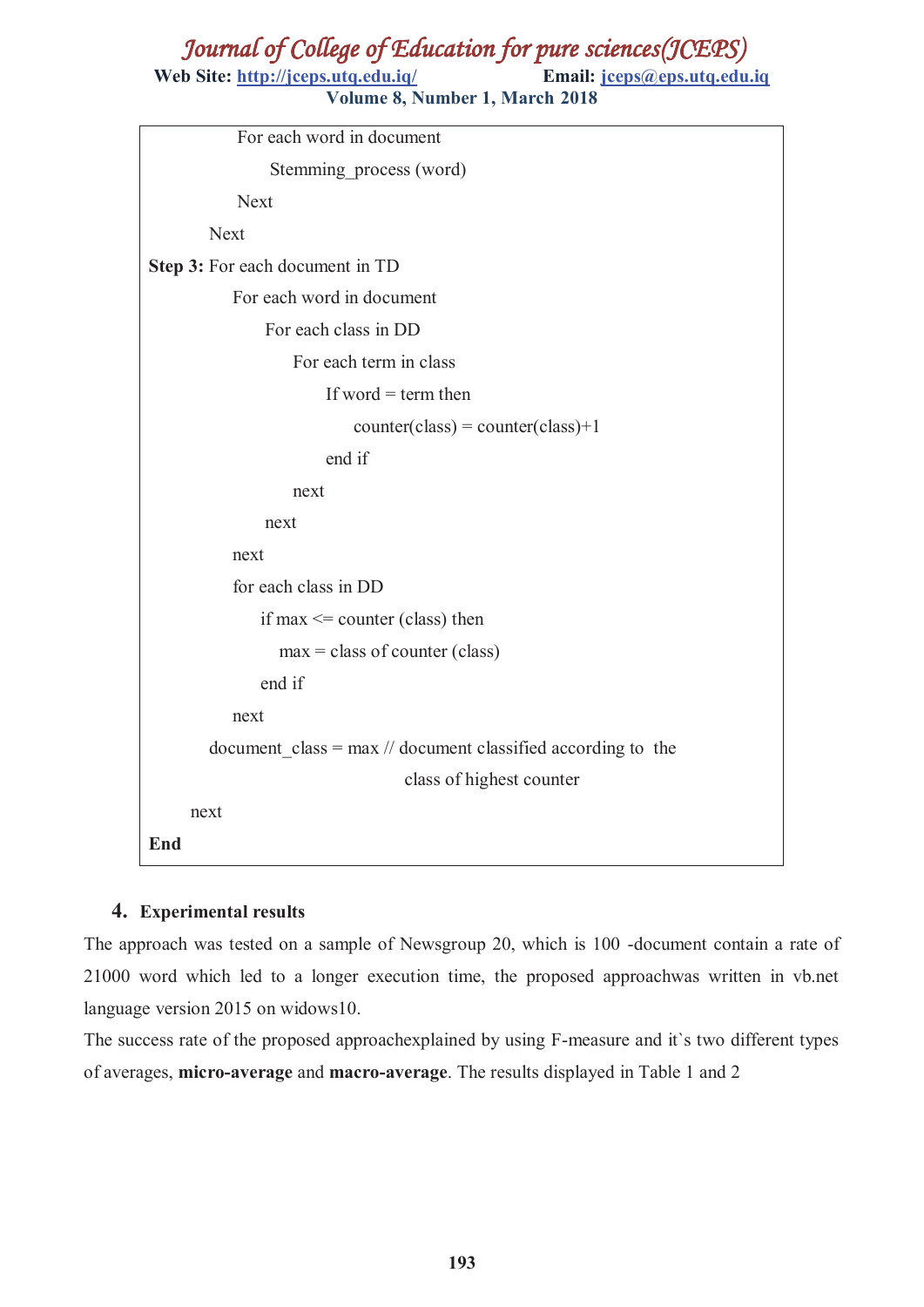مجلة كلية التربية للعلوم الصرفة- جامعة ذي قار<br>te: http://jceps.utq.edu.iq/ Email: jceps@eps.utq.edu.iq

Website: http://jceps.utq.edu.iq/ **المجلد ،***8* **العدد ،***1* **اذار** *2018*

| <b>Evaluation Criteria</b>              |                   | <b>Proposed approach</b> |  |  |
|-----------------------------------------|-------------------|--------------------------|--|--|
| <b>Micro Average</b>                    | P                 | 0.91                     |  |  |
|                                         | П                 | 0.91                     |  |  |
|                                         | <b>F1-Measure</b> | 0.91                     |  |  |
| Table 1. Micro average criteria results |                   |                          |  |  |

| Approach                                | $\Pi$        | $\mathbf{P}$ | $F1-$          | macro-  |
|-----------------------------------------|--------------|--------------|----------------|---------|
| <b>Classes</b>                          |              |              | <b>Measure</b> | average |
| Class windows                           | $\mathbf{1}$ | 0.85         | 0.91           |         |
| Class hardware                          | $\vert$ 0.87 | 1            | 0.93           |         |
| Class graphics                          | 0.86         | 0.92         | 0.88           |         |
| Class                                   |              |              | 1              |         |
| Space                                   |              |              |                | 0.91    |
| Class electrons                         | $\mathbf{1}$ | 0.72         | 0.83           |         |
| Class                                   | 0.88         | 1            | 0.93           |         |
| cryptography                            |              |              |                |         |
| Table 2. macro-average criteria results |              |              |                |         |

The ratio of Classification Error are calculated by using Error Rate table (3).

| Number of document            | <b>Number of Misclassified   Error Rate</b> |                                                                         |
|-------------------------------|---------------------------------------------|-------------------------------------------------------------------------|
|                               | <b>Documents</b>                            | $E = \frac{number\ of\ misclass\ Doc}{100} \times 100$<br>Number of doc |
| 100                           |                                             | 9%                                                                      |
| <b>Table 3. Rate of Error</b> |                                             |                                                                         |

From above values it`s obviously that proposed approach has a success ratio equal to 91% in both micro and macro average when its work on Newsgroup 20derived database, this a high success ratio but still do not show the full effectiveness of the approach, although there are fault ratios during the classification, but it should be noted that most of the documents that were classified by mistake are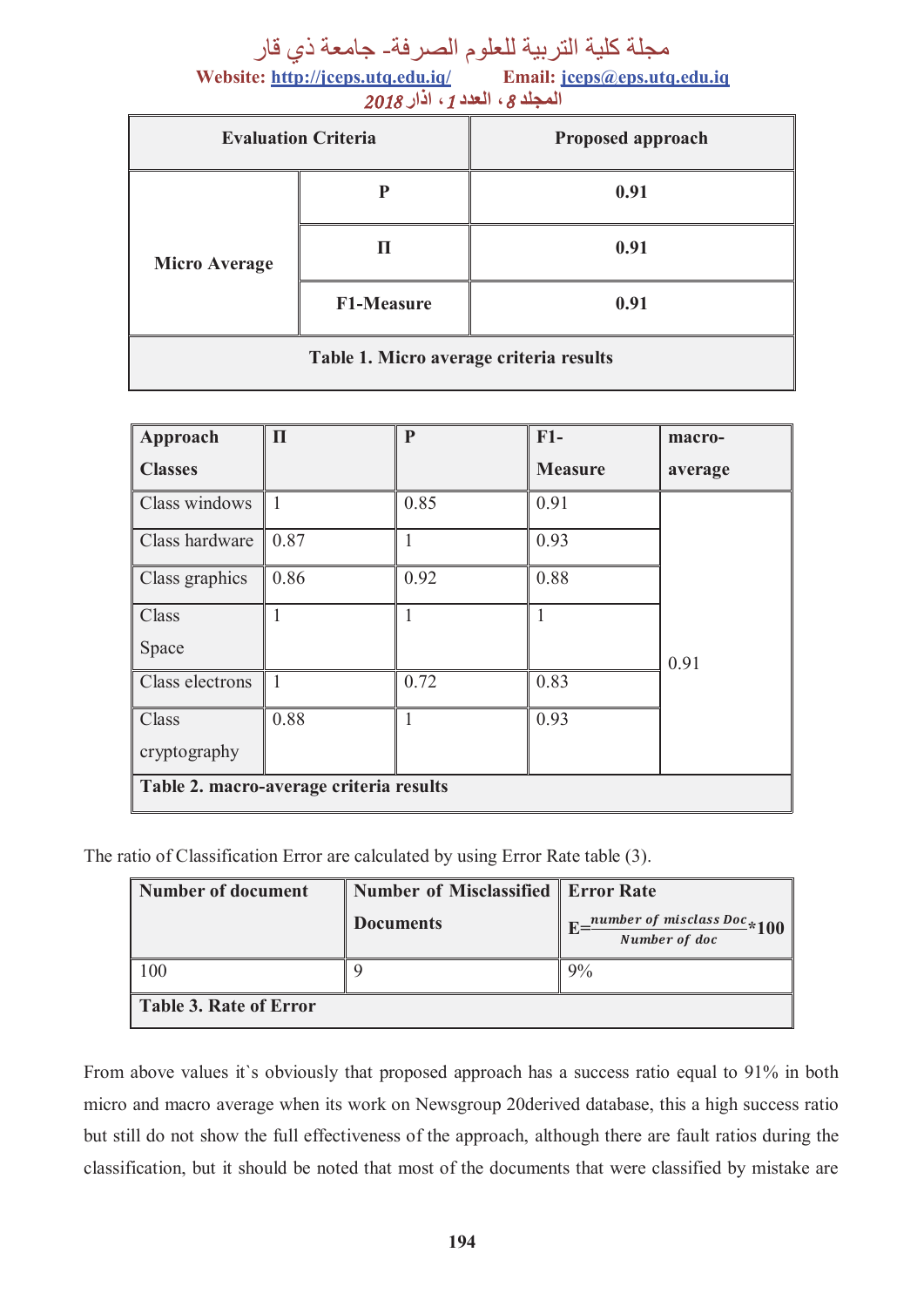# *Journal of College of Education for pure sciences(JCEPS)* **Web Site: http://jceps.utq.edu.iq/ Email: jceps@eps.utq.edu.iq Volume 8, Number 1, March 2018**

already belonging to that wrong class, and to clarify more, for example, there is a document under the category of Windows, but its mention The windows graphics thus it uses the terms of the graphics science more than others and the nature of the proposed approach, it works to classify this document under the graphics category, scientific that this classification is wrong but in practically it is a true classification, this situation repeated in the proposed approach, but for the accuracy of the approachits calculated as a wrong classification.

The figure (2), (3) shows the percentages of Table (1) and (2) respectively.



Figure 2. Micro Average



Figure 3. Macro Average